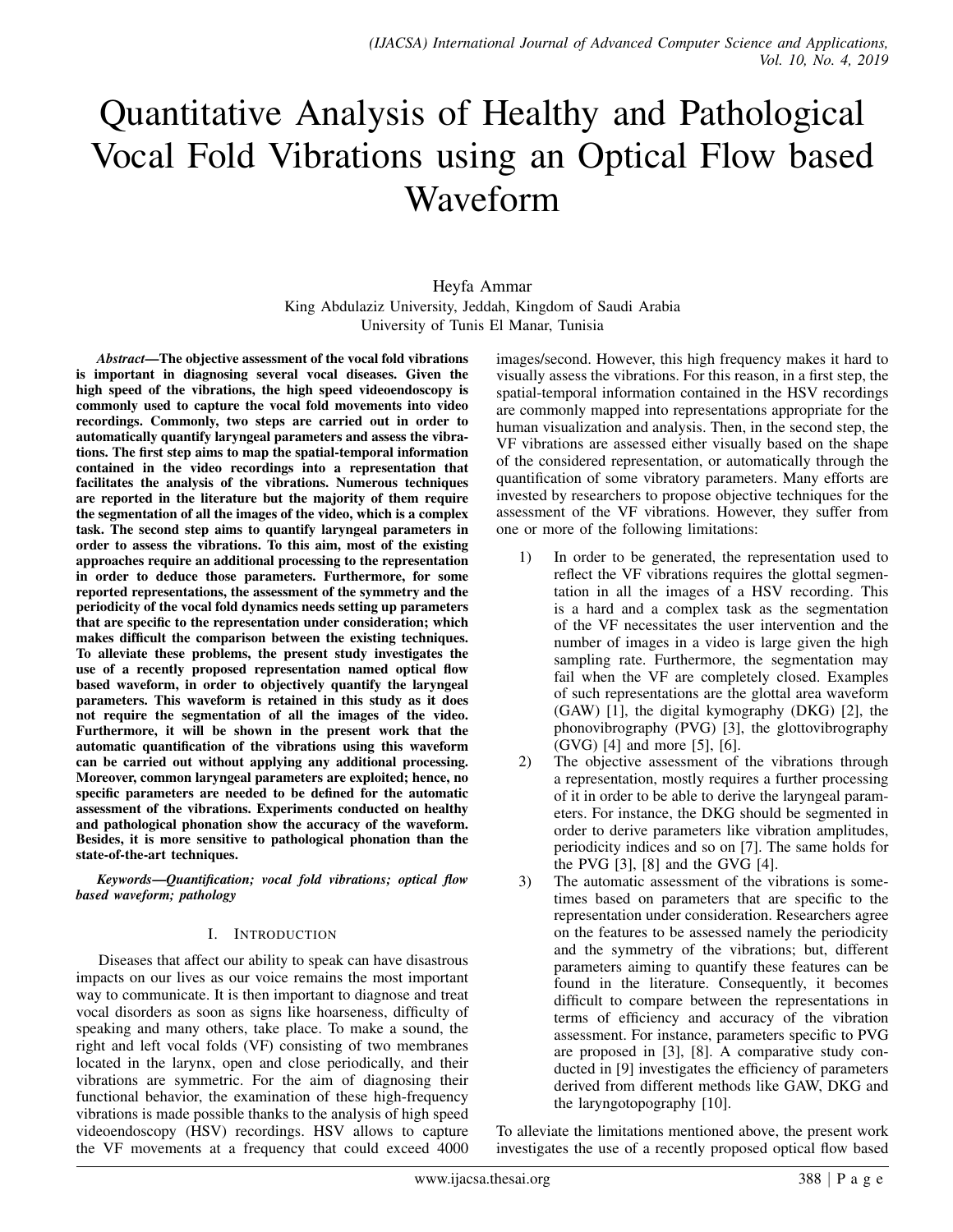waveform (OFW) [11] in order to quantify the vibratory characteristics. The exploitation of this waveform is retained in this work for mainly three reasons. First, to generate the OFW, the segmentation of only one image per vibratory cycle is necessary. This allows a remarkably decrease in the amount of images to be segmented. Furthermore, the segmented image corresponds to the one of maximal opening of the glottis in each vibratory cycle; and hence, results of high accuracy could be obtained. Second, the OFW can be directly exploited for the automatic assessment of the vibrations without any further processing. Third, the quantification of the vibratory characteristics can be easily and accurately computed through the OFW based on the most commonly used parameters. The most important and common parameters in the literature are [7], [12], [13]: the fundamental frequency, the leftright phase symmetry, the left-right amplitude symmetry, the time periodicity and the amplitude periodicity. The accuracy of the objective analysis of the OFW is evaluated in comparison to the measures obtained by the analysis of the electroglottographic (EGG) signals [14] and DKG. Experiments show that by using the same parameters, the OFW is more sensitive to a pathological phonation than DKG.

The remainder of this paper is organized as follows. Section II describes the quantification technique and the data used for the evaluation of the obtained measures. The results are depicted in Section III and discussed in Section IV. Finally, some conclusions are drawn in Section V.

#### II. MATERIALS AND METHODS

#### *A. Materials*

Video recordings corresponding to healthy and pathological vibrations of the VF are analyzed in order to evaluate the accuracy of the quantification measures. HSV recordings of healthy phonation are provided by E. Bianco and G. Degottex-IRCAM [15], [16] and contains about 48 videos along with the corresponding EGG and audio signals.

Videos corresponding to disordered VF of different pathologies are publicly available online<sup>1</sup>.

## *B. Brief Overview of the OFW Technique*

The rOFW (resp. the lOFW) carried out at a level  $\mathcal L$  from the posterior to the anterior commissure is the trajectory of a point located on the right VF (resp. left VF) at the glottal level  $\mathcal{L}$ , during phonation. Typical values of  $\mathcal{L}$  are 25%, 50% and 75%. Fig. 1 is an illustration of the OFWs that correspond to healthy vocal folds at the three glottal levels. The amplitudes of the lOFW are displayed in the negative part for more clarity.

To generate the waveforms, the OFW technique proceeds according to the following steps. After sampling the HSV video recording into K images  $\{I^{(k)}\}_{k=1,\dots,K}$ , the region that includes the glottis and the VF is firstly detected according to the technique described in [4]. All the processing is carried out on this region of interest in order to alleviate the computations. The second step aims to partition the set of K images into C sets of images  $\{ \{L_c^{(k')}\}_{k'}\}_{c=1,\dots,C}$  to allow



Fig. 1. Optical flow based waveforms at three levels of the glottal area. rOFW in red. -lOFW (in blue) is displayed instead of lOFW for more clarity.

a cycle-to-cycle interpretation of the VF vibratory behavior. Each set  $\{I_c^{(k')}\}_{k'}$  consists of  $K_c$  images composing the vibratory cycle  $c = 1, ..., C$  among the C cycles of the phonation under consideration.  $K_c$  is the number of images of the cycle c and  $k'$  is a number that defines the temporal location of the image in the cycle. Hence, in a healthy phonation, the set  $\{I_c^{(k')}\}_k$  starts by an image of a closed status of the VF which gradually open until reaching the image  $I_c^{\text{ref}}$  of maximal opening. Then, the VF gradually close during a closing stage until the end of the cycle.

The image  $I_c^{\text{ref}}$  considered as the *reference image* of the cycle c, is of a particular importance. It allows an accurate detection of the glottal edges and consequently, an accurate localization of the points to be tracked, located on the right and the left vocal folds at the chosen level  $\mathcal L$  of the glottis. The optical flow (OF) estimation is carried out in the backward and the forward directions from the reference image within the same cycle, in order to better reflect the vibratory behavior of the VF. The displacements of the points of interest along the cycle are cumulated with respect to their positions in  $I_c^{\text{ref}}$  and constitute the OFW. Further details are given in [11] in which the visual interpretation of the OFW either related to a healthy or a pathological phonation showed its accuracy in assessing the important features of the vibrations such as the periodicity and the symmetry between the two vocal fold dynamics. Despite the efficiency of the visual analysis of the waveforms, an objective and automatic assessment is necessary [17]. In the present study, we investigate the objective and automatic analysis of the OFW by quantifying vibratory parameters as described in the following paragraph.

## *C. Objective Assessment of the VF Vibrations based on OFW*

The diversity of the reported representations aiming to facilitate the visual analysis of the VF vibrations (like the glottal area waveform [1], the phonovibrography [3], the glottovibrography [4], the DKG [2]) implied the appearance of numerous quantification measures. Although most of these measures are closely related to their respective representations, their common objective is to assess important features such as the fundamental frequency, the amplitude/phase symmetry and the periodicity of the vibrations. Additionally to these features,

<sup>1</sup> at www.entusa.com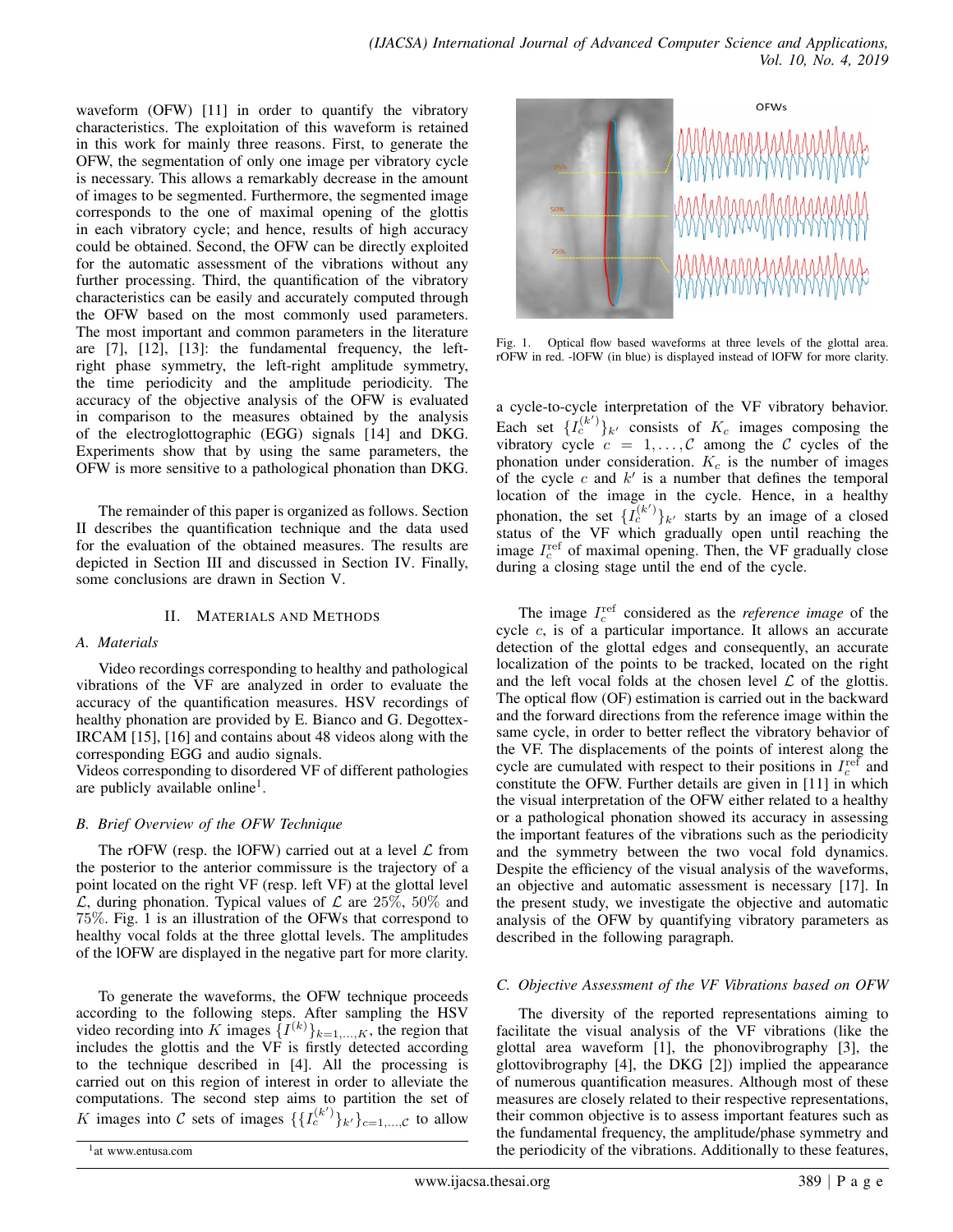we propose to evaluate the amplitude similarities between the two VF vibrations at each instant.

*a) Amplitude Similarity:* It is important to know how similar are the amplitudes of the two waveforms over time. For this reason, the one-way ANOVA test is carried out in order to evaluate the similarity between the right and the left vibration amplitudes at all instants.

*b) Fundamental frequency:* The fundamental frequency  $F_{0R}$  (resp.  $F_{0L}$ ) of the trajectory  $rOFW$  (resp. lOFW) of the right (resp. the left) vocal fold is estimated using the non linear curve fit model defined by [18]:

$$
rOFW(k) = s_0 + a_1 \sin(\frac{2\pi}{T_R}k) + b_1 \cos(\frac{2\pi}{T_R}k) + a_2 \sin(\frac{4\pi}{T_R}k) + b_2 \cos(\frac{4\pi}{T_R}k).
$$
 (1)

where  $s_0$  is the direct component related to the average value of  $rOFW$  over time,  $a_1, b_1, a_2$  and  $b_2$  are coefficients. Hence, the vibration period  $T_R$  is estimated and the fundamental frequency  $F_{0R}$  related to the trajectory of the right vocal fold is deduced as  $F_{0R} = \frac{1}{T_R}$ . Analogously, the vibration period  $T_L$  related to the trajectory of the left vocal fold is estimated and its fundamental frequency  $F_{0L} = \frac{1}{T_L}$  is computed.

*c) Symmetry:* A large left-right asymmetry can cause voice problems especially when frequency differences between the right and the left vocal folds are significant. This behavior appears when the patient suffers from an unilateral laryngeal paralysis. The symmetrical aspect of the vibrations can be viewed in several ways: amplitude, phase and frequency differences [19]. They can be assessed using the following quantification measures [7].

Left-right amplitude symmetry index (ASI): This indicates the degree of similarity between the amplitudes of the two vocal folds when they are at their maximum value (which corresponds to the maximum closing in the waveform) within a given cycle. It is defined by the difference between the maximum right displacement  $a_R$  and the maximum left displacement  $a_L$  divided by the sum of them as shown in Fig. 2:

$$
ASI = \frac{a_R - a_L}{a_R + a_L} \tag{2}
$$

A value of ASI that approaches 0 indicates a perfect symmetry in amplitude between the two vocal folds at the selected level of the glottis.

Left-right phase symmetry index (PSI): When the two vocal folds reach their maximal opening at the same time, their vibrations can be qualified by phasesymmetric. The PSI is defined as the difference between the instants  $t_R$  and  $t_L$  when respectively the right and the left vocal folds reach their maximal opening, divided by the mean vibration period [7]:

$$
PSI = \frac{t_R - t_L}{T_R}.\tag{3}
$$

A value of  $PSI$  that approaches 0 indicates a perfect symmetry in phase between the vocal folds.



Fig. 2. The waveform parameters. rOFW in red, (-lOFW) in blue.  $a_R$  and  $a_L$  : maximum displacements within one cycle of the right and left VF.  $t_R$ and  $t_L$  : instants when the right and the left VF reach their maximal opening.  $T1_R$ ,  $T2_R$ ,  $T1_L$  and  $T2_L$  : duration periods of two cycles related to the right and the left vibrations.

*d) Periodicity:* The periodicity can be defined as the repetition of the same spatial-temporal vibratory behavior along many cycles. It is evaluated by assessing the time and amplitude periodicity.

Time periodicity index (TPI) : This is the ratio between the shorter duration of a cycle and the larger duration in two successive cycles [7]. We analyze the time periodicity in the right and the left vocal fold waveforms and determine the respective time periodicity indices  $TPI_R$  and  $TPI_L$  as follows:

$$
TPI_R = \frac{\min(T1_R, T2_R)}{\max(T1_R, T2_R)},
$$
  
\n
$$
TPI_L = \frac{\min(T1_L, T2_L)}{\max(T1_L, T2_L)}.
$$
\n(4)

where  $T1_R$  and  $T2_R$  (resp.  $T1_L$  and  $T2_L$ ) the durations of two successive cycles in the right (resp. left) vocal fold waveform. The values range between 0 and 1. A vibration is perfectly periodic when the corresponding time periodicity index approaches 1.

• Amplitude periodicity index (API) : This is the ratio between the smaller amplitude and the larger one in two consecutive cycles. It is defined by:

$$
API = \frac{\min(A1, A2)}{\max(A1, A2)}\tag{5}
$$

where A1 and A2 are the sum of the right and the left amplitudes when the vocal folds reach their maximal closing respectively calculated in two successive cycles as illustrated in Fig. 2.

## III. RESULTS

In order to evaluate the accuracy of the objective assessment based on the OFW, healthy and pathological phonation are explored.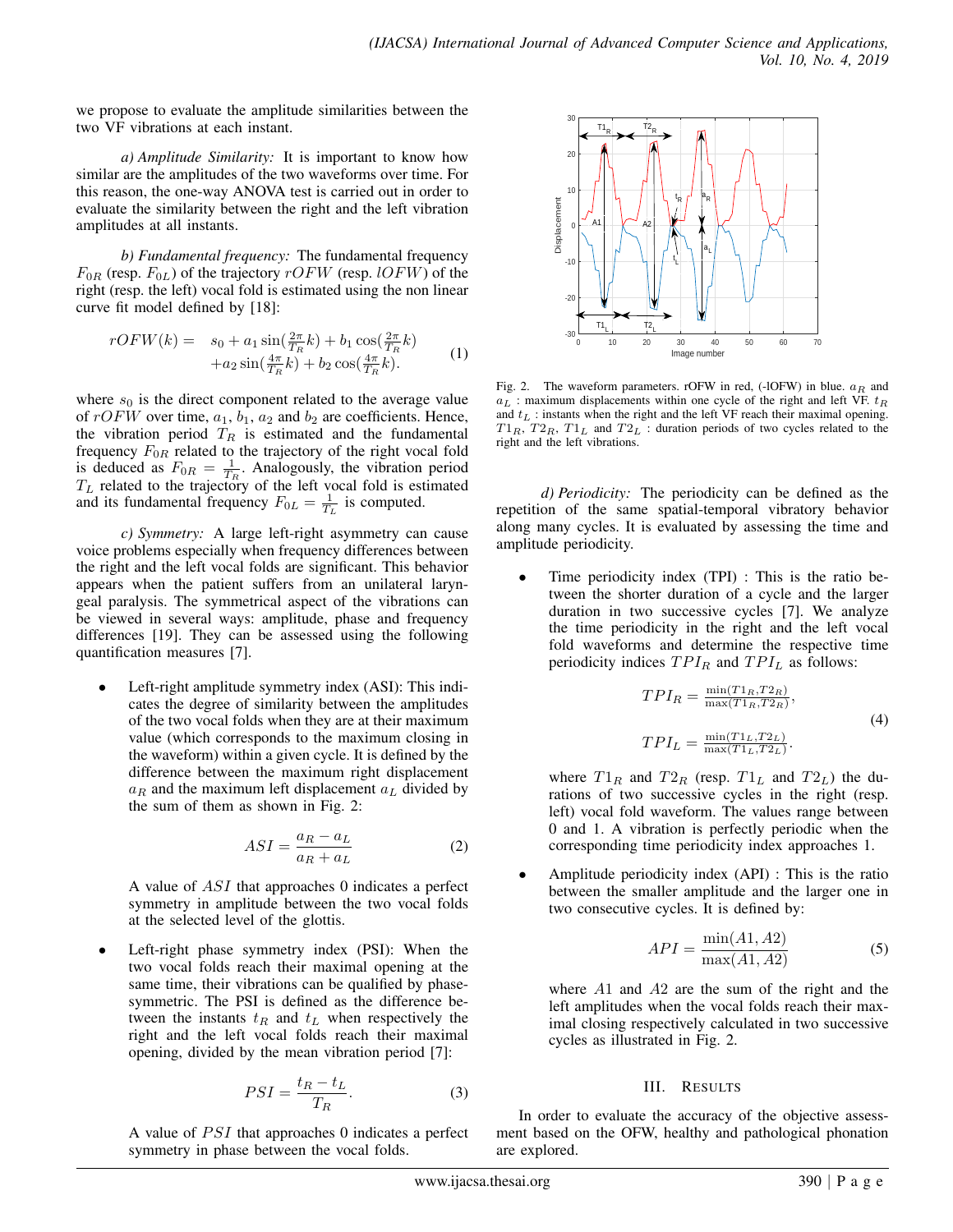|            | $\mathcal{L} = 25\%$ |           | $\mathcal{L} = 50\%$ |            | $\mathcal{L} = 75\%$ |          |
|------------|----------------------|-----------|----------------------|------------|----------------------|----------|
|            |                      |           |                      |            |                      |          |
|            | DKG                  | OFW       | DKG                  | OFW        | <b>DKG</b>           | OFW      |
| $F_0$      | 153                  | L/R:152   | 153                  | L/R:152    | 153                  | L/R:152  |
| ASI        | $-0.04$              | 0.02      | 0.06                 | $-0.03$    | 0.02                 | $-0.05$  |
| PSI        | $-0.02$              | L/R:0.001 | 0.01                 | L/R:0.0016 |                      | L/R:0    |
| <b>TPI</b> | 0.96                 | L/R:0.87  | 0.96                 | $R: 0.9$ , | 0.96                 | L/R:0.92 |
|            |                      |           |                      | L: 0.93    |                      |          |
| API        | 0.92                 | 0.93      | 0.92                 | 0.92       | 0.92                 | 0.82     |

TABLE I. QUANTIFICATION OF THE GLOTTAL PARAMETERS. RELAXED VOICE (103 CYCLES, 4485 IMAGES). BY USING EGG,  $F_0 = 155$ 

## *A. Healthy vocal folds*

In healthy phonation, ideally, the waveforms of the left and right vocal folds should be as superimposed as possible ensuring phase and amplitude symmetries. In addition, the same pattern should be observed among many cycles. Quantitatively, the P-values resulting from the ANOVA test should be greater than 0.05, the estimates of the fundamental frequencies of the left and right vibrations should be close to each other, the symmetry indices (such as ASI and PSI) should approach 0 and the periodicity indices (as TPI and API) should approach 1. The quantitative measures obtained by the OFW are compared to those obtained by the analysis of the EGG signals and the DKG. The analysis of the EGG signal is performed according to the technique described in [14] and using the MOQ software<sup>2</sup>.

Tests are conducted on four different types of phonation using several laryngeal mechanisms on healthy vocal folds. The aim is to evaluate the accuracy of the objective measures computed through the analysis of the OFW. The P-values computed through the ANOVA test confirm the similarity in vibrations' amplitudes of the right and the left vocal folds for all the tested mechanisms for 97% of the cycles at the glottal level  $\mathcal{L} = 25\%$ , 94% of the cycles at the level  $\mathcal{L} = 50\%$  and 93% of the cycles at the level  $\mathcal{L} = 75\%$  level. As depicted in Tables I, II, III and IV, the fundamental frequency estimated according to the proposed approach is the same for both vocal folds, and within the three glottal levels, in all the sequences related to healthy phonation. Moreover, the estimates are close to the ones estimated by DKG and EGG for all the sequences.

To evaluate the periodicity of the vibrations, the TPI and API are used and their values are found to be above 0.8 for all the sequences. Note that the final decision about how well the vocal folds are healthy is delegated to the clinician based on the provided quantitative measures and his experience. The vibratory parameters measured using DKG in one hand, and using the proposed approach on the other hand, have the same values in 70% of the tested situations including the different glottal levels. In the remaining 30%, the difference between the values ranges between 0.02 and 0.14.

Concerning the symmetry indices, they are 0 for the majority of cases and multiples of 0.001 and 0.01 in some tests.

## *B. Pathological Vocal Folds*

HSVs related to different vocal fold disorders are used to evaluate the efficiency and the reliability of the OFW in assisting clinicians in the diagnosis. The first video is about a right true vocal cord paralysis where the cause of

TABLE II. QUANTIFICATION OF THE GLOTTAL PARAMETERS. (SAMPLE USC2008.02.050.OUV.RENF.50.FRAMES OF THE DATABASE, 130 CYCLES, 7200 IMAGES). BY USING EGG,  $F_0 = 115$ 

|             | $\mathcal{L} = 25\%$ |             |         | $\mathcal{L} = 50\%$ |            | $\mathcal{L} = 75\%$ |
|-------------|----------------------|-------------|---------|----------------------|------------|----------------------|
|             | DKG                  | <b>OFW</b>  | DKG     | OFW                  | <b>DKG</b> | <b>OFW</b>           |
| $F_{\rm 0}$ | 124                  | L/R: 121    | 124     | L/R:121              | 124        | L/R:121              |
| ASI         | $-0.04$              | 0.005       | $-0.03$ | 0.01                 | $-0.05$    | $-0.04$              |
| PSI         | $-0.03$              | L/R:0       | $-0.03$ | L/R: 0               | $-0.02$    | L/R:0                |
| TPI         | 0.8                  | $R: 0.86$ , | 0.8     | $R: 0.83$ ,          | 0.8        | L/R:0.8              |
|             |                      | L: 0.87     |         | L: 0.81              |            |                      |
| API         | 0.95                 | 0.9         | 0.98    | 0.9                  | 0.96       | 0.8                  |

TABLE III. QUANTIFICATION OF THE GLOTTAL PARAMETERS (SAMPLE USC2008.02.065.GLISSENDO.65.FRAMES81 CYCLES, 1158 IMAGES). BY USING EGG,  $F_0 = 510$ 

|            | $\mathcal{L}=25\%$ |             | $\mathcal{L}=50\%$ |            | $\mathcal{L}=75\%$ |             |
|------------|--------------------|-------------|--------------------|------------|--------------------|-------------|
|            | <b>DKG</b>         | <b>OFW</b>  | DKG                | <b>OFW</b> | DKG                | <b>OFW</b>  |
| $F_0$      | 467                | L/R:471     | 467                | L/R:471    | 467                | L/R: 472    |
| ASI        | 0.01               | $-0.007$    | $-0.09$            | 0.02       | $-0.14$            | 0.01        |
| PSI        | $-0.07$            | $R: 0$ ,    | $-0.02$            | R: 0.      | $-0.05$            | L/R: 0      |
|            |                    | L: 0        |                    | L: 0       |                    |             |
| <b>TPI</b> | 0.93               | $R: 0.91$ , | 0.93               | L/R: 0.93  | 0.93               | $R: 0.92$ , |
|            |                    | L: 0.92     |                    |            |                    | L: 0.93     |
| API        | 0.9                | 0.8         | 0.97               | 0.9        | 0.98               | 0.9         |

the paralysis is unknown or idiopathic. The video is sampled into 940 images corresponding to 9 cycles according to the cycle detection approach proposed in [11]. The waveforms of the right and the left VF are generated and the ANOVA test is carried out. The majority of the P-values are less than the confidence level confirming the vibration asymmetries between the two VF. In addition, the estimated fundamental frequencies of both waveforms related to the left and the right VF are different and have suspicious values especially at 25% of the glottis, as shown in Table V. These values could suspect the presence of an anomaly, precisely in the right cord where the frequency is 0.02 Hz at 25% and 9 Hz at the two other glottal levels, compared to a frequency of 21 Hz at the left vocal cord for the three levels. Even though the fundamental frequency estimated by DKG has a suspicious value compared to the frequency range related to healthy VF, the OFW is found to be more sensitive to a pathologic phonation. Another suspicious value is given by the TPI parameter which is 0.5, expected to approach 1 in a healthy phonation.

The patient of the second video suffers from a cancer in the larynx involving the left vocal fold. The majority of the P-values is less than the confidence level. The values of the TPI and the API parameters in Table VI let suspect an aperiodicity of the VF vibrations. Also, the estimates of the

TABLE IV. QUANTIFICATION OF THE GLOTTAL PARAMETERS (SAMPLE USC2008.02.004.M1.4.FRAMES, 51 CYCLES, 655 IMAGES). BY USING EGG,  $F_0 = 590$ 

|                  | $\mathcal{L} = 25\%$ |          |            | $\mathcal{L} = 50\%$ |            | $\mathcal{L} = 75\%$ |
|------------------|----------------------|----------|------------|----------------------|------------|----------------------|
|                  | <b>DKG</b>           | OFW      | <b>DKG</b> | OFW                  | <b>DKG</b> | OFW                  |
| $\overline{F_0}$ | 522                  | L/R:518  | 522        | L/R:517              | 522        | L/R:518              |
| ASI              | $-0.09$              | 0.09     | 0.09       | $-0.04$              | $-0.02$    | 0.04                 |
| <b>PSI</b>       | $-0.08$              | L/R: 0   | $-0.05$    | LR: 0                | 0.005      | L/R: 0               |
| <b>TPI</b>       | 0.9                  | L/R: 0.9 | 0.92       | R: 0.9               | 0.92       | L/R:0.88             |
|                  |                      |          |            | L: 0.92              |            |                      |
| API              | 0.9                  | 0.8      | 0.94       | 0.8                  | 0.94       | 0.88                 |

<sup>2</sup> available at http://voiceresearch.free.fr/egg/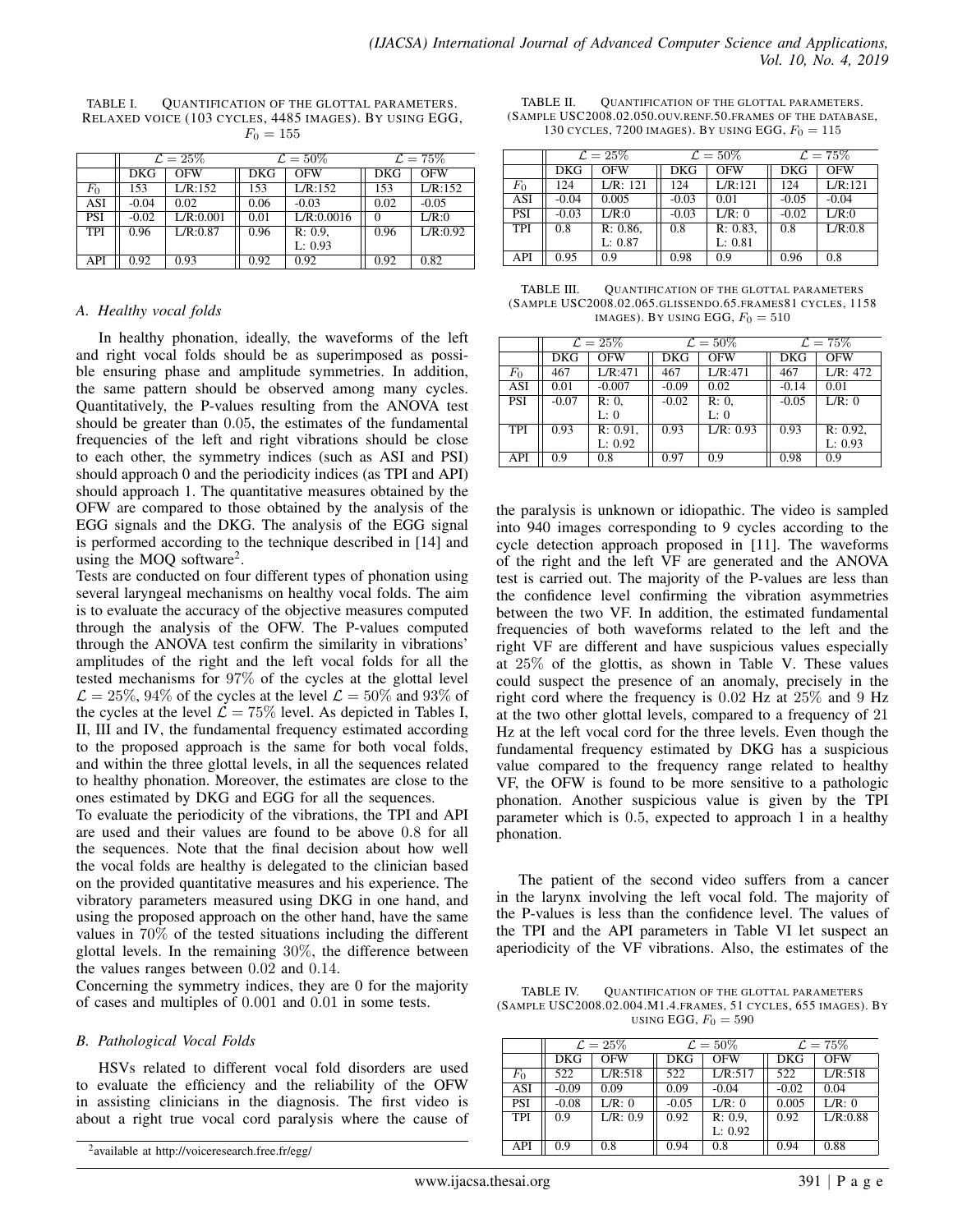TABLE V. QUANTIFICATION OF THE GLOTTAL PARAMETERS OF DISORDERED VFS. RIGHT TRUE VOCAL CORD PARALYSIS (9 CYCLES)

|            | $\mathcal{L}=25\%$ |             |         | $\mathcal{L}=50\%$ |      | $\mathcal{L} = 75\%$ |  |
|------------|--------------------|-------------|---------|--------------------|------|----------------------|--|
|            | DKG                | <b>OFW</b>  | DKG     | OFW                | DKG  | OFW                  |  |
| $F_0$      | 79                 | $R: 0.02$ , | 79      | R: 9.              | 79   | R: 9.                |  |
|            |                    | L: 21       |         | L: 21              |      | L: 20                |  |
| ASI        | 0.003              | $-0.04$     | $-0.01$ | $-0.01$            | 0.09 | 0.16                 |  |
| <b>PSI</b> | 0.02               | L/R:0       | 0.01    | $L/R$ 0            | 0.12 | L/R:0                |  |
| <b>TPI</b> | 0.5                | $R: 0.58$ . | 0.5     | $R: 0.58$ .        | 0.5  | L/R: 0.56            |  |
|            |                    | L: 0.43     |         | L: 0.47            |      |                      |  |
| API        | 0.87               | 0.74        | 0.91    | 0.75               | 0.86 | 0.76                 |  |

TABLE VI. QUANTIFICATION OF THE GLOTTAL PARAMETERS OF DISORDERED VFS. CANCER OF THE LEFT TRUE VOCAL CORD (5 CYCLES,552 IMAGES)

|            | $\mathcal{L}=25\%$ |            |            | $\mathcal{L}=50\%$ |            | $\mathcal{L}=75\%$ |
|------------|--------------------|------------|------------|--------------------|------------|--------------------|
|            | <b>DKG</b>         | <b>OFW</b> | <b>DKG</b> | <b>OFW</b>         | <b>DKG</b> | <b>OFW</b>         |
| $F_0$      | 61                 | R: 30,     | 61         | R: 20              | 61         | R: 20,             |
|            |                    | L: 0.04    |            | L: 60              |            | L: 41              |
| <b>ASI</b> | 0.17               | $-0.15$    | 0.01       | $-0.08$            | 0.04       | $-0.24$            |
| <b>PSI</b> | 0.05               | L/R:0      | 0.04       | $L/R$ 0            | 0.008      | L/R:0              |
| <b>TPI</b> | 0.82               | R: 0.43    | 0.82       | $R: 0.46$ ,        | 0.8        | $R: 0.58$ ,        |
|            |                    | L: 0.72    |            | L: 0.6             |            | L: 0.8             |
| API        | 0.51               | 0.63       | 0.67       | 0.7                | 0.58       | 0.48               |

fundamental frequencies of both waveforms have suspicious values, especially the left vocal fold at 25% of the glottis, leading to conclude an anomaly in that glottal part which is in concordance with the ground truth.

The third video is about a left true vocal cord paralysis from injury to the Vagus Nerve during carotid endarterectomy surgery. The P-values of the ANOVA test are less than the confidence level for more than half of the cycles which confirms the pathological aspect of the vibrations. Besides, the fundamental frequency estimates of the right and the left waveforms are close to each other as shown in Table VII, but their values let suspect an abnormality in the vibrations. Also, the values taken by the periodicity parameters (TPI and API) suspect disordered VF.

## IV. DISCUSSION

Numerous techniques are proposed in the literature allowing to map the spatial-temporal information contained in a HSV recording into a representation suitable for the visual and the automatic assessment of the vibrations. Most of the state-of-the-art representations require an additional processing, like applying a segmentation technique, in order to quantify laryngeal parameters. In contrast, it is possible to directly measure these parameters by using the OFW.

TABLE VII. QUANTIFICATION OF THE GLOTTAL PARAMETERS OF DISORDERED VFS. ABDUCTOR PARALYSIS (8CYCLES, 860 IMAGES)

|            | $\mathcal{L}=25\%$ |             | $\mathcal{L}=50\%$ |            | $\mathcal{L} = 75\%$ |            |
|------------|--------------------|-------------|--------------------|------------|----------------------|------------|
|            | <b>DKG</b>         | <b>OFW</b>  | <b>DKG</b>         | <b>OFW</b> | <b>DKG</b>           | <b>OFW</b> |
| $F_0$      | 63                 | R: 33,      | 63                 | R: 31,     | 63                   | R:31,      |
|            |                    | L: 34       |                    | L: 33      |                      | L: 61      |
| ASI        | $-0.02$            | 0.01        | 0.04               | 0.02       | $-0.16$              | 0.11       |
| PSI        | $-0.01$            | L/R:0       | $-0.003$           | $L/R$ 0    | $-0.04$              | L/R:0      |
| <b>TPI</b> | 0.85               | $R: 0.62$ , | 0.85               | R: 0.68    | 0.85                 | L/R:0.77   |
|            |                    | L: 0.7      |                    | L: 0.67    |                      |            |
| API        | 0.9                | 0.7         | 0.91               | 0.7        | 0.87                 | 0.66       |

Moreover, the present study shows that the exploitation of the OFW allows to quantify the most commonly used laryngeal parameters namely the fundamental frequency of the vibrations, the amplitude/phase symmetry parameters and the time/amplitude periodicity without need of dealing with intermediate metrics specific to OFW.

Healthy and pathological vibrations are explored in this study.

Regarding healthy phonation, different mechanisms used by different persons are considered. The quantification accuracy is evaluated in comparison to the measures obtained through the analysis of the corresponding EGG signals (for the evaluation of the fundamental frequency estimate) and the DKG. For all the tested sequences, the fundamental frequency estimated through the OFW is close to those estimated using the EGG signals and DKG. Also, the measures of the symmetry and the periodicity obtained through analyzing the OFW are close to the measures obtained through DKG, for the three glottal levels.

Regarding the assessment of pathological vibrations, tests conducted on sequences of different disorders show the reliability of the OFW in suspecting a vibratory anomaly. Furthermore, it is shown that the OFW is more sensitive to a pathological phonation than DKG.

## V. CONCLUSION

The objective assessment of the vocal fold vibrations is the main focus of the present study. To this aim, the optical flow based waveform is retained. Its generation does not require the segmentation of all the images of the HSV. More importantly, the present paper shows that the quantification of the vocal fold vibrations by using OFW does not necessitate an additional processing, contrary to the majority of the stateof-the-art techniques. Furthermore, it is possible to quantify the commonly used laryngeal parameters. The results show the reliability of the OFW in quantifying the VF vibrations. Moreover, it is more sensitive to a pathological phonation.

## **REFERENCES**

- [1] I. R. Titze, "Parameterization of the glottal area, glottal flow, and vocal fold contact area," *The Journal of the Acoustical Society of America*, vol. 75, no. 2, pp. 570–580, 1984.
- [2] T. Wittenberg, M. Tigges, P. Mergell, and U. Eysholdt, "Functional imaging of vocal fold vibration: digital multislice high-speed kymography," *Journal of Voice*, vol. 14, no. 3, pp. 422–442, 2000.
- [3] J. Lohscheller, U. Eysholdt, H. Toy, and M. Dollinger, "Phonovibrography: Mapping high-speed movies of vocal fold vibrations into 2-d diagrams for visualizing and analyzing the underlying laryngeal dynamics," *IEEE transactions on medical imaging*, vol. 27, no. 3, pp. 300–309, 2008.
- [4] S.-Z. Karakozoglou, N. Henrich, C. d'Alessandro, and Y. Stylianou, "Automatic glottal segmentation using local-based active contours and application to glottovibrography," *Speech Communication*, vol. 54, no. 5, pp. 641–654, 2012.
- [5] R. Menon, L. Petropoulakis, J. J. Soraghan, H. Lakany, K. MacKenzie, O. Hilmi, and G. Di Caterina, "Automatic quantification of vocal cord paralysis-an application of fibre-optic endoscopy video processing," 2017.